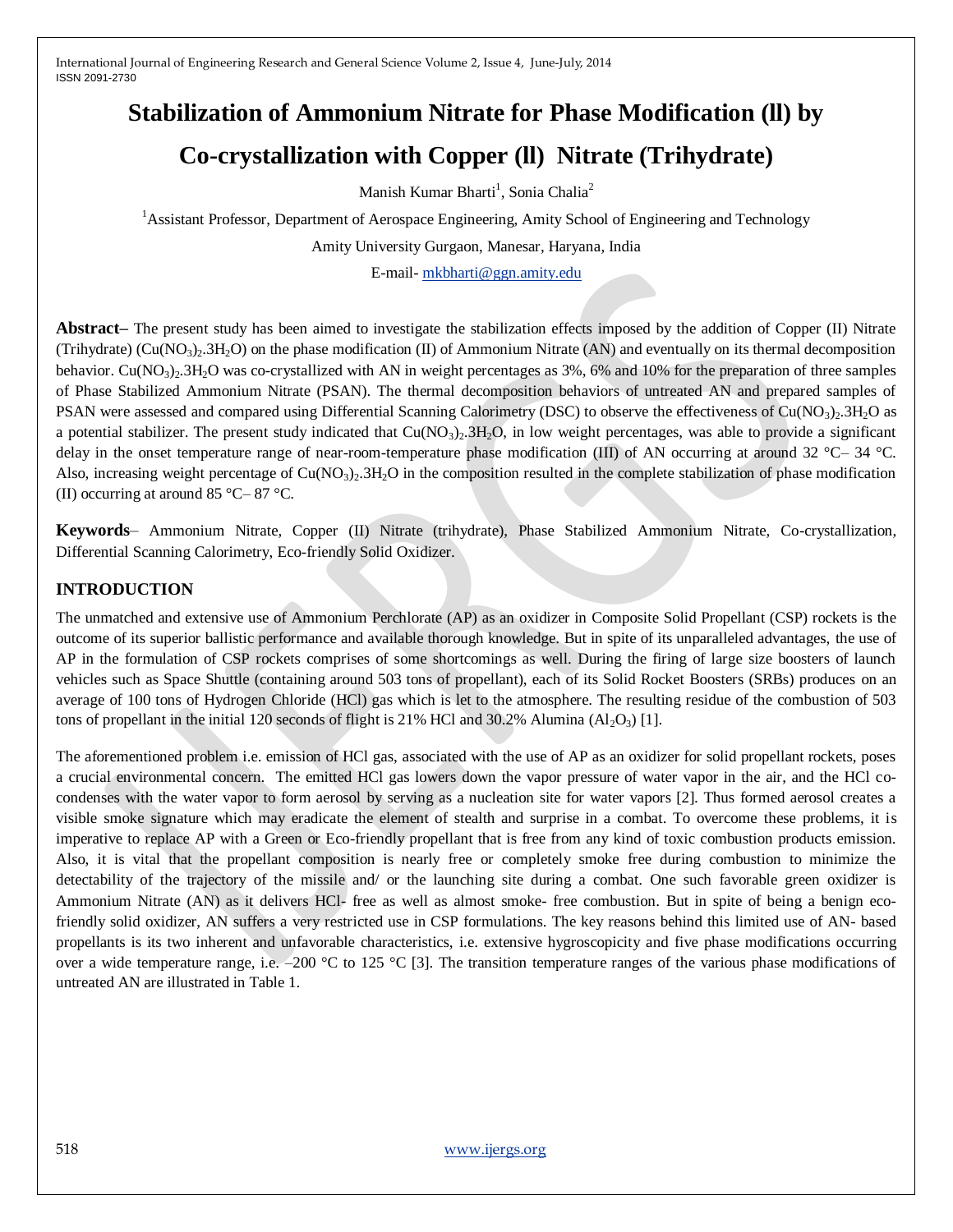| <b>Phase Modifications</b>   | <b>Temperature Range</b>           |
|------------------------------|------------------------------------|
| Phase Modification V         | $-200$ °C to $-18$ °C              |
| <b>Phase Modification IV</b> | $-18$ °C to 32 °C                  |
| Phase Modification III       | 32 $\degree$ C to 84 $\degree$ C   |
| Phase Modification II        | $84^{\circ}$ C to 125 $^{\circ}$ C |
| Phase Modification I         | Above $125 \text{ °C}$             |

Table 1: Phase Modifications and associated temperature range

These phase modifications result in severe structural changes in the crystal lattice of AN leading to substantial volumetric and density variations [4], [5]. These volumetric changes decrease the adherence between the crystallites and thus the structural strength of the product decreases significantly during these thermal cycles [6]. The occurrence of such phase modifications near the propellant processing and storage temperatures, thus, prove to be a stumbling block for the application of AN as a solid oxidizer in the formulation of CSP grains. The structural instability of AN leads to the formation of cracks in the propellant grains which eventually result in unpredicted ballistic performance and/ or disastrous failure of the mission. In order to achieve stable and anticipated combustion of AN- based propellants, it is imperative to stabilize AN for one or more of its phase modifications, preferably those occurring around near- room and storage temperatures.

Various attempts had been made to stabilize these phase modifications by addition of different inorganic as well as organic compounds [7], [8], [9]. Alkali metal nitrates, oxides and diamine complex of various metals had been studied extensively to evaluate their abilities to deliver any stabilization effects [10], [11].

For this study,  $Cu(NO<sub>3</sub>)<sub>2</sub>·3H<sub>2</sub>O$  was selected for investigation as a potential stabilizer because of the presence of  $O<sub>2</sub>$  and  $NO<sub>2</sub>$ molecules in its thermal decomposition products. The thermal decomposition reaction of  $Cu(NO<sub>3</sub>)<sub>2</sub>$ .3H<sub>2</sub>O is represented below as equation 1:

$$
2[Cu(NO3)2.3H2O](s) \rightarrow 2CuO(s) + 4NO2(g) + O2(g) + 6H2O(g)
$$
 (1)

The presence of free oxygen molecules in the thermal decomposition products of  $Cu(NO<sub>3</sub>)<sub>2</sub>$ . 3H<sub>2</sub>O is advantageous when used as a stabilizer for the modification of an oxidizer. Also, the weak nature of  $N-O$  bond makes  $NO<sub>2</sub>$  a good oxidizer as at elevated temperatures (around 150 °C) as NO<sup>2</sup> decomposes with release of free oxygen through an endothermic process (ΔH=114 kJ/ mol) [12]. Such expedient properties make  $Cu(NO_3)_2.3H_2O$  a viable candidate for a potential stabilizing agent.

In the present study,  $Cu(NO<sub>3</sub>)<sub>2</sub>3H<sub>2</sub>O$  was co-crystallized with pure or untreated AN in varying weight percentages and Differential Scanning Calorimetry (DSC) was carried out to investigate the modifications achieved on the onset temperature range and/ or complete stabilization of any of the phase modifications of AN, preferably those occurring at and above near- room temperatures.

## **EXPERIMENTAL WORK**

## **CO-CRYSTALLIZATION**

The stabilizing compound is supposed to be introduced in the crystallographic structure of AN to accomplish effective stabilization. Out of the available techniques for co-crystallization, evaporation technique was preferred owing to its feasibility and less complexity under normal laboratory conditions. Since the selection of the solvent is greatly influenced by its volatility, Methanol (CH<sub>3</sub>OH) was preferred as a solvent to carry out the co-crystallization.

Required quantities of AN and Cu(NO<sub>3</sub>) $\cdot$ .3H<sub>2</sub>O were mixed with methanol in a 20ml beaker. The quantity of methanol was kept to a minimum and just enough to dissolve the chemicals completely. Since AN is less soluble in methanol under normal laboratory conditions, a few drops of distilled water were also added to ease and quicken the dissolution of both the chemicals. The solution was mildly heated and continuously stirred over a hot plate equipped with a magnetic stirrer till the complete dissolution of both the chemicals was achieved.

After dissolution, the heating rate was lowered and the stirring was done manually and occasionally till all of the solvent had evaporated. After saturation, a film was observed on the surface of the solution and the solution was allowed to cool down to room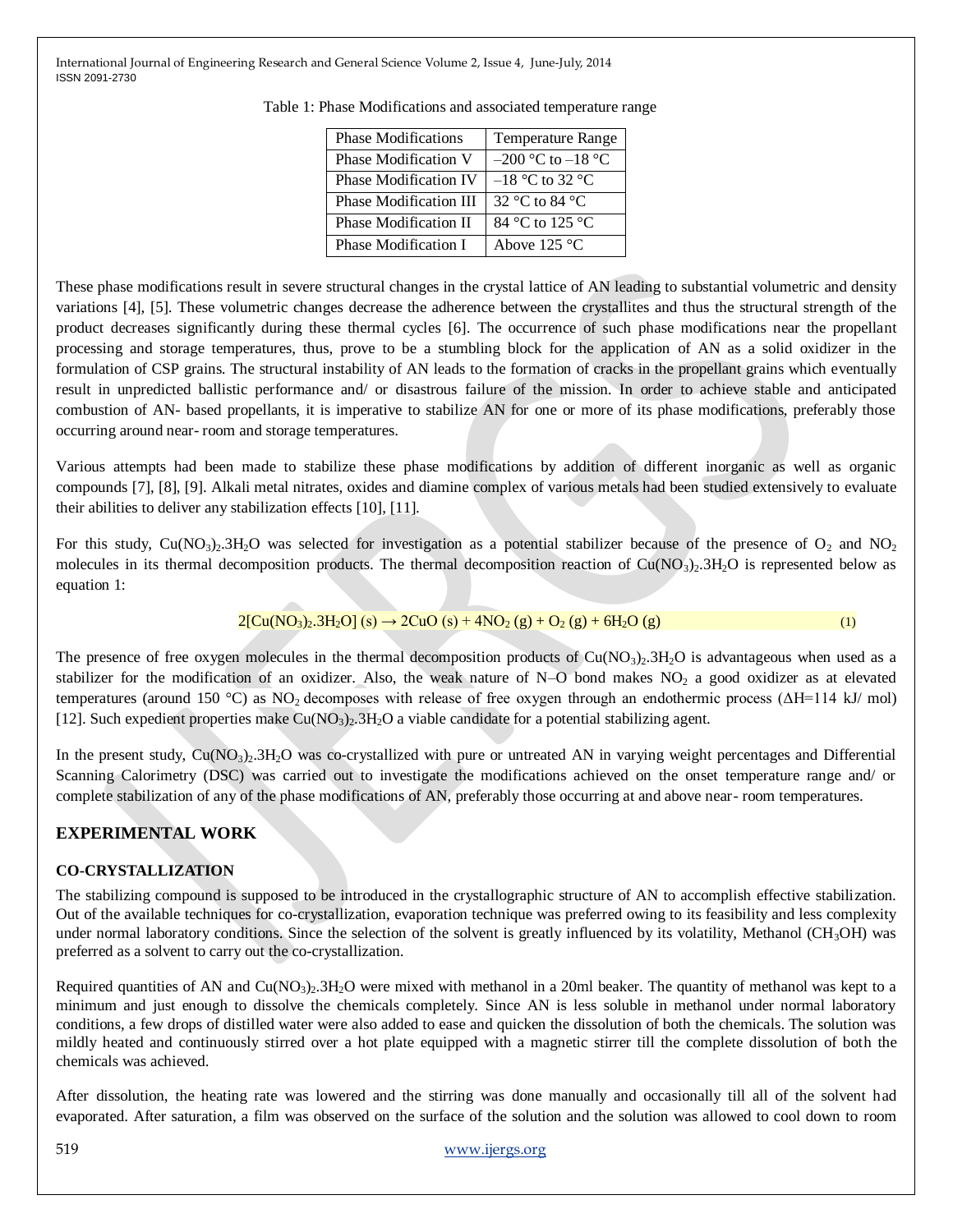temperature resulting in the solidification of the solution. Wet needle like co-crystals of PSAN were obtained to which a small quantity of acetone was added for re-crystallization and for removal of any moisture content present with the co-crystals. The cocrystals, thus yielded, were filtered and dried over vacuum and stored in air-tight vials.

The related product specifications for the chemicals used and co-crystallization yield data for the three prepared samples have been listed in Table 2 and 3, respectively.

| <b>Chemical</b>                  | <b>Make</b>          | <b>Molar mass</b> | <b>Melting/Boiling Point</b> | <b>Density</b> |
|----------------------------------|----------------------|-------------------|------------------------------|----------------|
|                                  |                      | (g/mol)           | (in °C)                      | (g/ml)         |
| <b>Ammonium Nitrate</b>          | Merck                | 80.052            | 169.6                        | 1.725          |
| Copper (II) Nitrate (Trihydrate) | Merck $\vert$ 241.60 |                   | 114.5                        | 2.32           |
| Methanol                         | Merck                | 32.04             | 65                           | 0.7918         |
| Acetone                          | Merck                | 58.08             | 57                           | 0.791          |

Table 3: Co-crystallization yield data for the samples

| <b>Ammonium Nitrate</b> |              | Copper (II) Nitrate (Trihydrate) |              | Total Batch Weight (g) | Solvent         | Yield $(g)$ |
|-------------------------|--------------|----------------------------------|--------------|------------------------|-----------------|-------------|
| Weight $(\%)$           | Weight $(g)$ | Weight $(\%)$                    | Weight $(g)$ |                        |                 |             |
| 97                      | 1.455        |                                  | 0.045        | 1.5                    | $CH_3OH + H_2O$ | 1.32        |
| 94                      | 1.41         | o                                | 0.09         | 1.5                    | $CH_3OH + H_2O$ | 1.23        |
| 90                      | 1.35         | 10                               | 0.15         | $1.5\,$                | $CH_3OH + H_2O$ | 1.28        |

## **DSC Analysis**

After co-crystallization, the prepared samples were put to DSC analysis to assess the net effect of addition of  $Cu(NO<sub>3</sub>)$ . 3H<sub>2</sub>O on the thermal decomposition behavior of AN and thereby providing the information on its stabilizing potential. NETZSCH Simultaneous Thermal Analyzer (STA 409/ PG) was used to carry out the DSC analysis and the thermal analysis was done in ultrapure nitrogen atmosphere being purged into the furnace at a rate of 60 ml/min. The sample mass of 1.5mg was taken in an alumina crucible for each run. Repeated runs of prepared samples of PSAN as well as untreated AN were carried out at a heating rate of 10 °C/min and were compared.

## **RESULTS AND DISCUSSIONS**

## **Thermal Decomposition of Untreated AN**

The thermal decomposition behavior of untreated AN was observed and has been shown in fig. 1. The DSC thermogram of untreated AN revealed five endothermic peaks when the sample was heated from 25 °C to 350 °C. The first three endothermic peaks with the onset temperatures as 32.2 °C, 87.4 °C and 125.5 °C, respectively, were observed due to the three phase modifications of untreated AN. The fourth endothermic peak, having an onset temperature of around 167.7 °C, represented the absorption of heat for the melting of AN and the fifth endothermic peaks showed the heat absorption for the final and complete decomposition of AN.

## **Thermal Decomposition of Co-crystallized AN**

The use of  $Cu(NO<sub>3</sub>)<sub>2</sub>$ . 3H<sub>2</sub>O as a stabilizer proved to be effective in delaying the onset of the phase modification (III) by a range of 19.62 °C – 20.16 °C depending on its weight percentage in the co-crystals. A maximum delay of 20.16 °C was observed in the onset temperature of phase modification (III) when  $Cu(NO<sub>3</sub>)<sub>2</sub>$ .  $3H<sub>2</sub>O$  was incorporated as 10% by weight.

520 [www.ijergs.org](http://www.ijergs.org/) The addition of 3% of  $Cu(NO<sub>3</sub>)<sub>2</sub>3H<sub>2</sub>O$  delayed the onset temperature of the first endothermic peak but failed to provide any effect on the rest of the decomposition behavior of AN as shown in fig. 2. But when the weight percentage of  $Cu(NO<sub>3</sub>)<sub>2</sub>$ .3H<sub>2</sub>O was raised to 6%, it showed a successful stabilizing effect to the phase modification (II) along with a delay in the onset of phase modification (III) as can be seen in fig. 3. Similar effect was observed by incorporating  $10\%$  of Cu(NO<sub>3</sub>)<sub>2</sub>.3H<sub>2</sub>O by weight as represented in fig. 4. No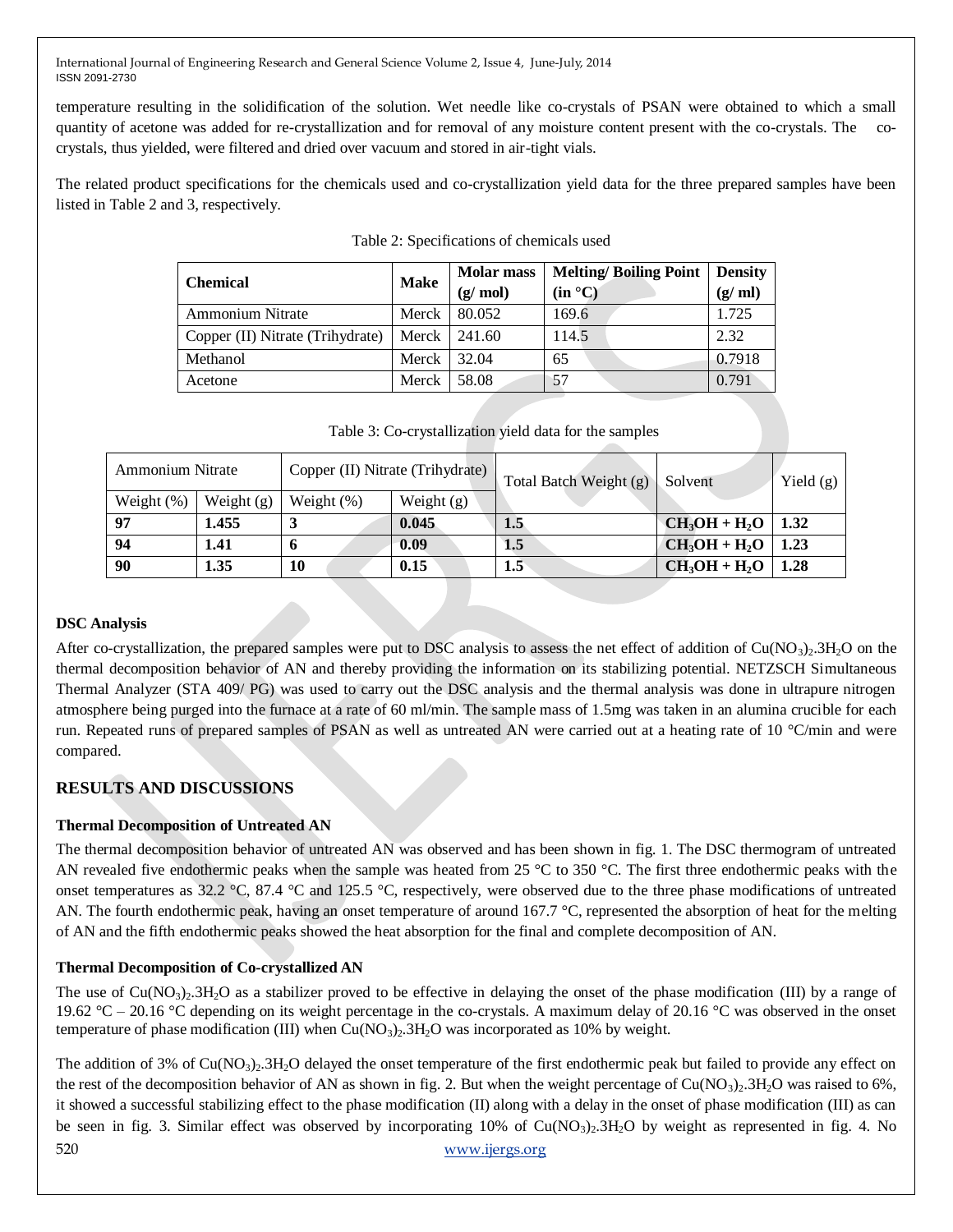significant change was observed in the melting point temperature range of AN irrespective of the weight percentage of the stabilizing agent in the co-crystals. Although, all three weight percentages of the  $Cu(NO<sub>3</sub>)<sub>2</sub>$ .  $3H<sub>2</sub>O$  provided an appreciable reduction of around 54  $\degree$ C – 58  $\degree$ C in the decomposition temperature range of untreated AN.



**behavior of untreated AN Copper (II) Nitrate (Trihydrate)**







**Fig 1: DSC Thermogram of the thermal decomposition Fig. 2: DSC Thermogram of 97% AN Co-crystallized with 3% of** 





## **CONCLUSION**

The present experimental study indicated that  $Cu(NO<sub>3</sub>)<sub>2</sub>$ .3H<sub>2</sub>O, in as low weight percentage as 6%, can be utilized to completely stabilize the AN for the phase modification (II). The addition of  $Cu(NO<sub>3</sub>)<sub>2</sub>$ .3H<sub>2</sub>O also increased the onset temperature of phase modification (III) by a significant range of around 20 °C. The stabilizing agent under investigation significantly lowered down the decomposition temperature range of the PSAN which may lead to enhanced burning rates of the AN- based propellant grains due to reduced amount of required heat for the combustion of the solid propellant.

#### **REFERENCES:**

[1] Fahey, D. W., "Scientific assessment of Ozone depletion", 2006 Update, Global Ozone Research and Monitoring Project Report No. 50, World Meteorological Organization, Geneva, Switzerland, pp. 572, 2007.